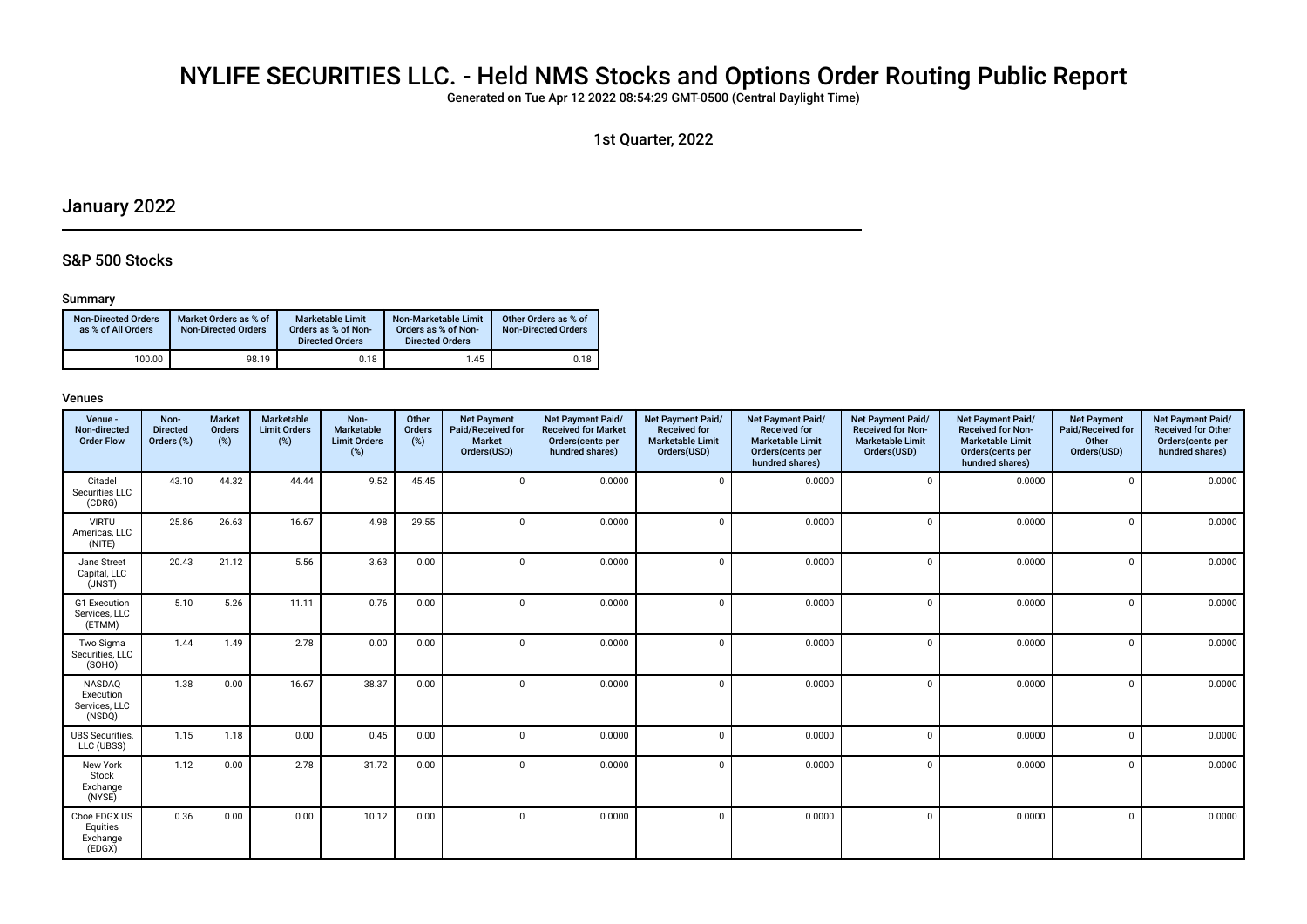| Venue -<br>Non-directed<br><b>Order Flow</b> | Non-<br><b>Directed</b><br>Orders (%) | <b>Market</b><br><b>Orders</b><br>(%) | Marketable<br><b>Limit Orders</b><br>$(\%)$ | Non-<br><b>Marketable</b><br><b>Limit Orders</b> | Other<br><b>Orders</b><br>(%) | <b>Net Payment</b><br>Paid/Received for<br><b>Market</b><br>Orders(USD) | Net Payment Paid/<br><b>Received for Market</b><br>Orders(cents per<br>hundred shares) | <b>Net Payment Paid/</b><br><b>Received for</b><br><b>Marketable Limit</b><br>Orders(USD) | Net Payment Paid/<br><b>Received for</b><br><b>Marketable Limit</b><br>Orders (cents per<br>hundred shares) | <b>Net Payment Paid/</b><br><b>Received for Non-</b><br><b>Marketable Limit</b><br>Orders(USD) | <b>Net Payment Paid/</b><br><b>Received for Non-</b><br><b>Marketable Limit</b><br>Orders(cents per<br>hundred shares) | <b>Net Payment</b><br>Paid/Received for<br>Other<br>Orders(USD) | <b>Net Payment Paid/</b><br><b>Received for Other</b><br>Orders (cents per<br>hundred shares) |
|----------------------------------------------|---------------------------------------|---------------------------------------|---------------------------------------------|--------------------------------------------------|-------------------------------|-------------------------------------------------------------------------|----------------------------------------------------------------------------------------|-------------------------------------------------------------------------------------------|-------------------------------------------------------------------------------------------------------------|------------------------------------------------------------------------------------------------|------------------------------------------------------------------------------------------------------------------------|-----------------------------------------------------------------|-----------------------------------------------------------------------------------------------|
| Instinet<br><b>BlockCross</b><br>(BLKX)      | 0.06                                  | 0.00                                  | 0.00                                        | 0.00                                             | 25.00                         |                                                                         | 0.0000                                                                                 |                                                                                           | 0.0000                                                                                                      |                                                                                                | 0.0000                                                                                                                 |                                                                 | 0.0000                                                                                        |

#### $\equiv$   $\equiv$  $\overline{\phantom{a}}$  $\equiv$   $\equiv$

## January 2022

### Non-S&P 500 Stocks

### Summary

 $\overline{\phantom{0}}$ 

| <b>Non-Directed Orders</b><br>as % of All Orders | Market Orders as % of<br>Non-Directed Orders | <b>Marketable Limit</b><br>Orders as % of Non-<br><b>Directed Orders</b> | Non-Marketable Limit<br>Orders as % of Non-<br><b>Directed Orders</b> | Other Orders as % of<br><b>Non-Directed Orders</b> |
|--------------------------------------------------|----------------------------------------------|--------------------------------------------------------------------------|-----------------------------------------------------------------------|----------------------------------------------------|
| 100.00                                           | 98.50                                        | 0.26                                                                     | 1.06                                                                  | 0.18                                               |

| Venue -<br>Non-directed<br><b>Order Flow</b>   | Non-<br><b>Directed</b><br>Orders (%) | <b>Market</b><br>Orders<br>$(\%)$ | Marketable<br><b>Limit Orders</b><br>$(\%)$ | Non-<br>Marketable<br><b>Limit Orders</b><br>$(\%)$ | Other<br>Orders<br>(%) | <b>Net Payment</b><br>Paid/Received for<br>Market<br>Orders(USD) | Net Payment Paid/<br><b>Received for Market</b><br>Orders(cents per<br>hundred shares) | Net Payment Paid/<br><b>Received for</b><br><b>Marketable Limit</b><br>Orders(USD) | Net Payment Paid/<br><b>Received for</b><br><b>Marketable Limit</b><br>Orders(cents per<br>hundred shares) | Net Payment Paid/<br><b>Received for Non-</b><br><b>Marketable Limit</b><br>Orders(USD) | Net Payment Paid/<br><b>Received for Non-</b><br><b>Marketable Limit</b><br>Orders(cents per<br>hundred shares) | <b>Net Payment</b><br>Paid/Received for<br>Other<br>Orders(USD) | Net Payment Paid/<br><b>Received for Other</b><br>Orders(cents per<br>hundred shares) |
|------------------------------------------------|---------------------------------------|-----------------------------------|---------------------------------------------|-----------------------------------------------------|------------------------|------------------------------------------------------------------|----------------------------------------------------------------------------------------|------------------------------------------------------------------------------------|------------------------------------------------------------------------------------------------------------|-----------------------------------------------------------------------------------------|-----------------------------------------------------------------------------------------------------------------|-----------------------------------------------------------------|---------------------------------------------------------------------------------------|
| Citadel<br>Securities LLC<br>(CDRG)            | 43.05                                 | 43.95                             | 50.68                                       | 9.16                                                | 18.94                  | $\Omega$                                                         | 0.0000                                                                                 | $\cap$                                                                             | 0.0000                                                                                                     | $\Omega$                                                                                | 0.0000                                                                                                          | $\Omega$                                                        | 0.0000                                                                                |
| <b>VIRTU</b><br>Americas, LLC<br>(NITE)        | 26.59                                 | 27.20                             | 17.81                                       | 3.42                                                | 18.18                  | $\Omega$                                                         | 0.0000                                                                                 | $\Omega$                                                                           | 0.0000                                                                                                     | $\Omega$                                                                                | 0.0000                                                                                                          | $\Omega$                                                        | 0.0000                                                                                |
| Jane Street<br>Capital, LLC<br>(JNST)          | 20.54                                 | 21.05                             | 20.55                                       | 3.26                                                | 0.00                   | $\Omega$                                                         | 0.0000                                                                                 | $\Omega$                                                                           | 0.0000                                                                                                     | $\Omega$                                                                                | 0.0000                                                                                                          | $\mathbf 0$                                                     | 0.0000                                                                                |
| G1 Execution<br>Services, LLC<br>(ETMM)        | 5.16                                  | 5.31                              | 2.74                                        | 0.47                                                | 0.00                   | $\Omega$                                                         | 0.0000                                                                                 | $\cap$                                                                             | 0.0000                                                                                                     | $\Omega$                                                                                | 0.0000                                                                                                          | $\Omega$                                                        | 0.0000                                                                                |
| Two Sigma<br>Securities, LLC<br>(SOHO)         | 1.47                                  | 1.51                              | 1.37                                        | 0.47                                                | 0.00                   | $\Omega$                                                         | 0.0000                                                                                 | $\Omega$                                                                           | 0.0000                                                                                                     | $\Omega$                                                                                | 0.0000                                                                                                          | $\Omega$                                                        | 0.0000                                                                                |
| <b>UBS Securities.</b><br>LLC (UBSS)           | 0.97                                  | 0.99                              | 1.37                                        | 0.16                                                | 1.52                   | $\mathbf 0$                                                      | 0.0000                                                                                 | $\Omega$                                                                           | 0.0000                                                                                                     | $\Omega$                                                                                | 0.0000                                                                                                          | $\mathbf 0$                                                     | 0.0000                                                                                |
| NASDAQ<br>Execution<br>Services, LLC<br>(NSDQ) | 0.75                                  | 0.00                              | 4.11                                        | 32.14                                               | 0.00                   | $\Omega$                                                         | 0.0000                                                                                 | $\Omega$                                                                           | 0.0000                                                                                                     | $\Omega$                                                                                | 0.0000                                                                                                          | $\Omega$                                                        | 0.0000                                                                                |
| New York<br>Stock<br>Exchange<br>(NYSE)        | 0.54                                  | 0.00                              | 1.37                                        | 23.29                                               | 0.00                   | $\Omega$                                                         | 0.0000                                                                                 | $\Omega$                                                                           | 0.0000                                                                                                     | $\Omega$                                                                                | 0.0000                                                                                                          | $\Omega$                                                        | 0.0000                                                                                |
| Cboe EDGX US<br>Equities<br>Exchange<br>(EDGX) | 0.37                                  | 0.00                              | 0.00                                        | 16.15                                               | 0.00                   | $\Omega$                                                         | 0.0000                                                                                 | $\Omega$                                                                           | 0.0000                                                                                                     | $\Omega$                                                                                | 0.0000                                                                                                          | $\Omega$                                                        | 0.0000                                                                                |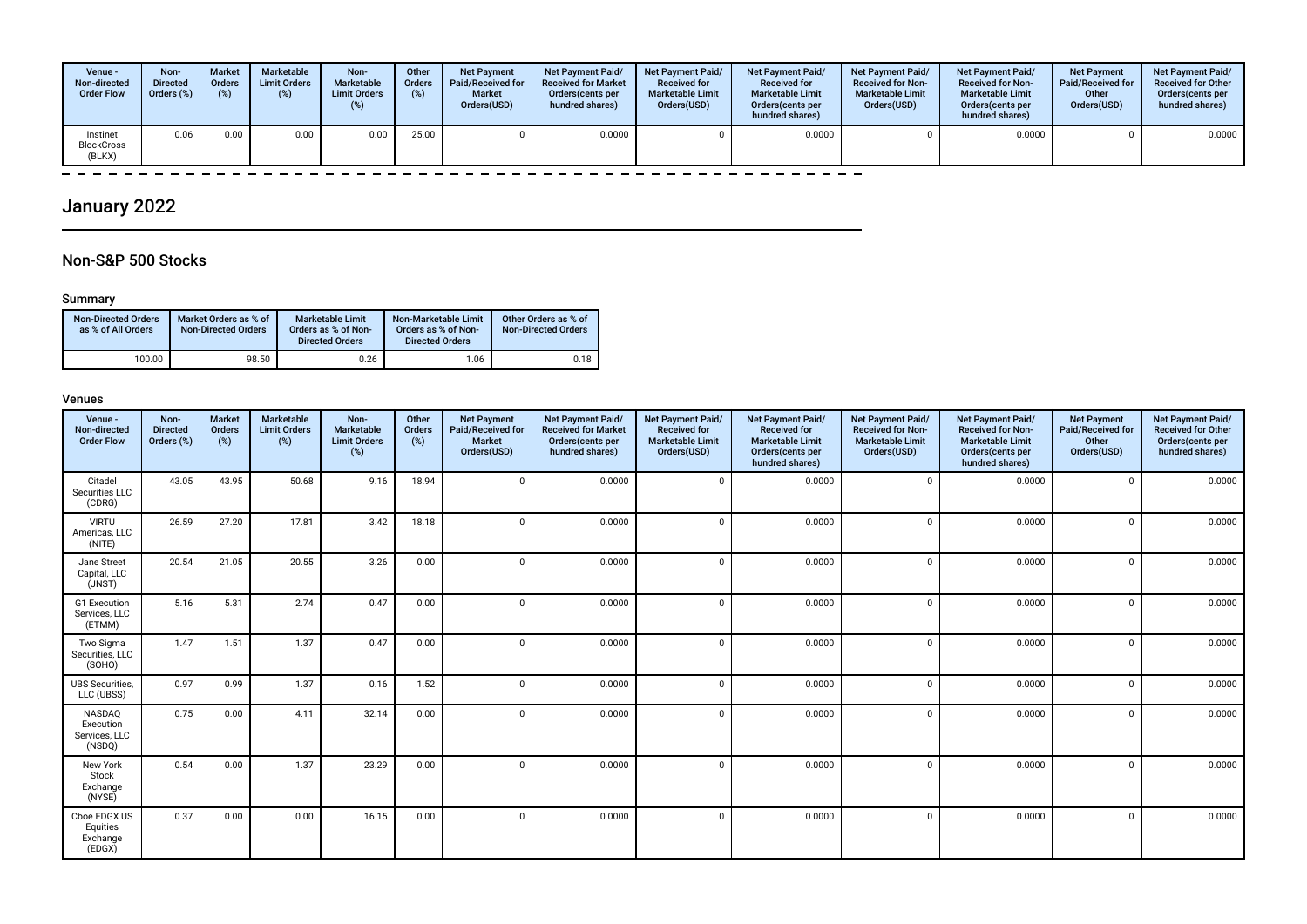| Venue -<br>Non-directed<br><b>Order Flow</b> | Non-<br><b>Directed</b><br>Orders (%) | <b>Market</b><br><b>Orders</b><br>(%) | Marketable<br><b>Limit Orders</b><br>$(\%)$ | Non-<br><b>Marketable</b><br><b>Limit Orders</b> | Other<br><b>Orders</b><br>(%) | <b>Net Payment</b><br>Paid/Received for<br><b>Market</b><br>Orders(USD) | Net Payment Paid/<br><b>Received for Market</b><br>Orders(cents per<br>hundred shares) | <b>Net Payment Paid/</b><br><b>Received for</b><br><b>Marketable Limit</b><br>Orders(USD) | <b>Net Payment Paid/</b><br><b>Received for</b><br><b>Marketable Limit</b><br>Orders (cents per<br>hundred shares) | <b>Net Payment Paid/</b><br><b>Received for Non-</b><br><b>Marketable Limit</b><br>Orders(USD) | <b>Net Payment Paid/</b><br><b>Received for Non-</b><br><b>Marketable Limit</b><br>Orders(cents per<br>hundred shares) | <b>Net Payment</b><br>Paid/Received for<br>Other<br>Orders(USD) | <b>Net Payment Paid/</b><br><b>Received for Other</b><br>Orders (cents per<br>hundred shares) |
|----------------------------------------------|---------------------------------------|---------------------------------------|---------------------------------------------|--------------------------------------------------|-------------------------------|-------------------------------------------------------------------------|----------------------------------------------------------------------------------------|-------------------------------------------------------------------------------------------|--------------------------------------------------------------------------------------------------------------------|------------------------------------------------------------------------------------------------|------------------------------------------------------------------------------------------------------------------------|-----------------------------------------------------------------|-----------------------------------------------------------------------------------------------|
| Instinet<br><b>BlockCross</b><br>(BLKX)      | 0.29                                  | 0.00                                  | 0.00                                        | $0.00\,$                                         | 61.36                         |                                                                         | 0.0000                                                                                 |                                                                                           | 0.0000                                                                                                             |                                                                                                | 0.0000                                                                                                                 |                                                                 | 0.0000                                                                                        |

#### $=$   $-$

## January 2022

### **Options**

 $\overline{\phantom{a}}$ 

### Summary

| <b>Non-Directed Orders</b><br>as % of All Orders | Market Orders as % of<br><b>Non-Directed Orders</b> | <b>Marketable Limit</b><br>Orders as % of Non-<br><b>Directed Orders</b> | Non-Marketable Limit<br>Orders as % of Non-<br><b>Directed Orders</b> | Other Orders as % of<br><b>Non-Directed Orders</b> |
|--------------------------------------------------|-----------------------------------------------------|--------------------------------------------------------------------------|-----------------------------------------------------------------------|----------------------------------------------------|
| 100.00                                           | 76.73                                               | 3.67                                                                     | 15.10                                                                 | 4.49                                               |

#### Venues

| Venue -<br>Non-directed<br><b>Order Flow</b>     | Non-<br><b>Directed</b><br>Orders (%) | Market<br>Orders<br>(%) | <b>Marketable</b><br><b>Limit Orders</b><br>(%) | Non-<br>Marketable<br><b>Limit Orders</b><br>(%) | Other<br>Orders<br>(%) | <b>Net Payment</b><br>Paid/Received for<br><b>Market</b><br>Orders(USD) | Net Payment Paid/<br><b>Received for Market</b><br>Orders (cents per<br>hundred shares) | Net Payment Paid/<br><b>Received for</b><br><b>Marketable Limit</b><br>Orders(USD) | Net Payment Paid/<br><b>Received for</b><br><b>Marketable Limit</b><br>Orders (cents per<br>hundred shares) | Net Payment Paid/<br><b>Received for Non-</b><br><b>Marketable Limit</b><br>Orders(USD) | Net Payment Paid/<br><b>Received for Non-</b><br><b>Marketable Limit</b><br>Orders (cents per<br>hundred shares) | <b>Net Payment</b><br>Paid/Received<br>for Other<br>Orders(USD) | Net Payment Paid/<br><b>Received for Other</b><br>Orders(cents per<br>hundred shares) |
|--------------------------------------------------|---------------------------------------|-------------------------|-------------------------------------------------|--------------------------------------------------|------------------------|-------------------------------------------------------------------------|-----------------------------------------------------------------------------------------|------------------------------------------------------------------------------------|-------------------------------------------------------------------------------------------------------------|-----------------------------------------------------------------------------------------|------------------------------------------------------------------------------------------------------------------|-----------------------------------------------------------------|---------------------------------------------------------------------------------------|
| <b>Citadel Securities</b><br>LLC (CDRG)          | 46.30                                 | 50.53                   | 22.22                                           | 38.78                                            | 27.27                  |                                                                         | 0.0000                                                                                  |                                                                                    | 0.0000                                                                                                      | $\Omega$                                                                                | 0.0000                                                                                                           |                                                                 | 0.0000                                                                                |
| Susquehanna<br>Capital Group<br>(SUSQ)           | 31.52                                 | 31.91                   | 77.78                                           | 12.24                                            | 72.73                  |                                                                         | 0.0000                                                                                  |                                                                                    | 0.0000                                                                                                      | $\Omega$                                                                                | 0.0000                                                                                                           |                                                                 | 0.0000                                                                                |
| Wolverine<br>Execution<br>Services LLC<br>(WEXX) | 8.56                                  | 2.66                    | 0.00                                            | 34.69                                            | 0.00                   |                                                                         | 0.0000                                                                                  |                                                                                    | 0.0000                                                                                                      | $\Omega$                                                                                | 0.0000                                                                                                           |                                                                 | 0.0000                                                                                |
| Dash Financial<br>Technologies<br>LLC (DASH)     | 7.78                                  | 8.51                    | 0.00                                            | 8.16                                             | 0.00                   |                                                                         | 0.0000                                                                                  |                                                                                    | 0.0000                                                                                                      |                                                                                         | 0.0000                                                                                                           |                                                                 | 0.0000                                                                                |
| Morgan Stanley<br>& Company LLC<br>(MSCO)        | 5.84                                  | 6.38                    | 0.00                                            | 6.12                                             | 0.00                   |                                                                         | 0.0000                                                                                  |                                                                                    | 0.0000                                                                                                      | $\Omega$                                                                                | 0.0000                                                                                                           | $\cap$                                                          | 0.0000                                                                                |

## February 2022

## S&P 500 Stocks

Summary

| <b>Non-Directed Orders</b><br>as % of All Orders | Market Orders as % of<br><b>Non-Directed Orders</b> | <b>Marketable Limit</b><br>Orders as % of Non- | Non-Marketable Limit<br>Orders as % of Non- | Other Orders as % of<br><b>Non-Directed Orders</b> |
|--------------------------------------------------|-----------------------------------------------------|------------------------------------------------|---------------------------------------------|----------------------------------------------------|
|                                                  |                                                     | <b>Directed Orders</b>                         | <b>Directed Orders</b>                      |                                                    |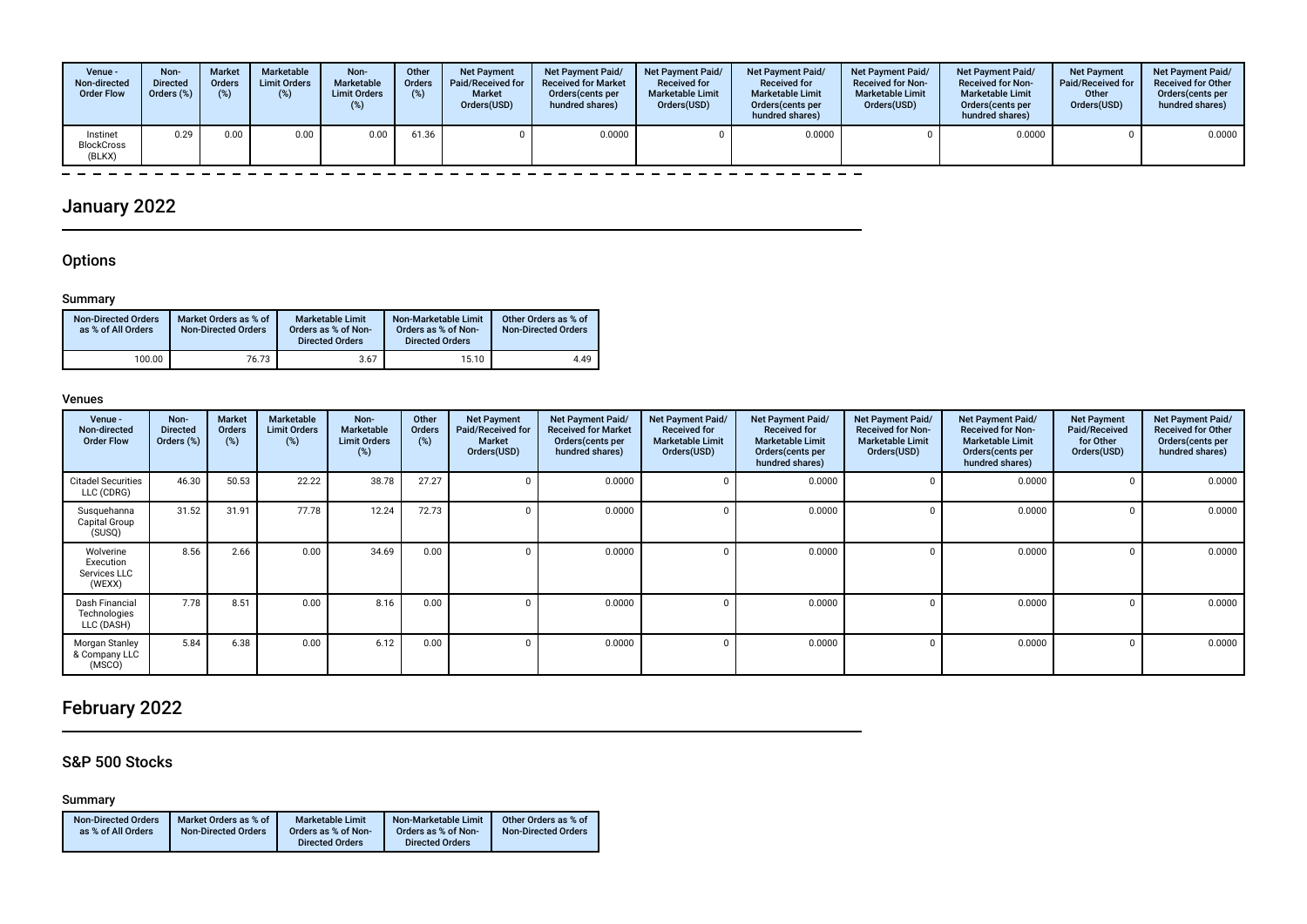| <b>Non-Directed Orders</b><br>as % of All Orders | Market Orders as % of<br><b>Non-Directed Orders</b> | Marketable Limit<br>Orders as % of Non-<br><b>Directed Orders</b> | Non-Marketable Limit<br>Orders as % of Non-<br><b>Directed Orders</b> | Other Orders as % of<br><b>Non-Directed Orders</b> |
|--------------------------------------------------|-----------------------------------------------------|-------------------------------------------------------------------|-----------------------------------------------------------------------|----------------------------------------------------|
| 100.00                                           | 98.38                                               | 0.16                                                              | 1.31                                                                  | 0.15                                               |

#### Venues

| Venue -<br>Non-directed<br><b>Order Flow</b>   | Non-<br><b>Directed</b><br>Orders (%) | <b>Market</b><br>Orders<br>(%) | Marketable<br><b>Limit Orders</b><br>(%) | Non-<br>Marketable<br><b>Limit Orders</b><br>(%) | Other<br>Orders<br>(%) | <b>Net Payment</b><br>Paid/Received for<br><b>Market</b><br>Orders(USD) | Net Payment Paid/<br><b>Received for Market</b><br>Orders(cents per<br>hundred shares) | Net Payment Paid/<br><b>Received for</b><br><b>Marketable Limit</b><br>Orders(USD) | Net Payment Paid/<br><b>Received for</b><br><b>Marketable Limit</b><br>Orders(cents per<br>hundred shares) | Net Payment Paid/<br><b>Received for Non-</b><br><b>Marketable Limit</b><br>Orders(USD) | Net Payment Paid/<br><b>Received for Non-</b><br><b>Marketable Limit</b><br>Orders(cents per<br>hundred shares) | <b>Net Payment</b><br>Paid/Received for<br>Other<br>Orders(USD) | Net Payment Paid/<br><b>Received for Other</b><br>Orders(cents per<br>hundred shares) |
|------------------------------------------------|---------------------------------------|--------------------------------|------------------------------------------|--------------------------------------------------|------------------------|-------------------------------------------------------------------------|----------------------------------------------------------------------------------------|------------------------------------------------------------------------------------|------------------------------------------------------------------------------------------------------------|-----------------------------------------------------------------------------------------|-----------------------------------------------------------------------------------------------------------------|-----------------------------------------------------------------|---------------------------------------------------------------------------------------|
| Citadel<br>Securities LLC<br>(CDRG)            | 41.29                                 | 42.33                          | 32.26                                    | 11.63                                            | 33.33                  | $\Omega$                                                                | 0.0000                                                                                 | $\Omega$                                                                           | 0.0000                                                                                                     | $\Omega$                                                                                | 0.0000                                                                                                          | $\mathbf 0$                                                     | 0.0000                                                                                |
| <b>VIRTU</b><br>Americas, LLC<br>(NITE)        | 25.91                                 | 26.56                          | 16.13                                    | 6.15                                             | 41.67                  | $\Omega$                                                                | 0.0000                                                                                 | $\cap$                                                                             | 0.0000                                                                                                     | $\Omega$                                                                                | 0.0000                                                                                                          | $\mathbf 0$                                                     | 0.0000                                                                                |
| Jane Street<br>Capital, LLC<br>(JNST)          | 20.45                                 | 21.04                          | 25.81                                    | 3.99                                             | 0.00                   | $\Omega$                                                                | 0.0000                                                                                 | $\Omega$                                                                           | 0.0000                                                                                                     | $\Omega$                                                                                | 0.0000                                                                                                          | $\mathbf 0$                                                     | 0.0000                                                                                |
| G1 Execution<br>Services, LLC<br>(ETMM)        | 7.03                                  | 7.24                           | 6.45                                     | 1.33                                             | 0.00                   | $\Omega$                                                                | 0.0000                                                                                 | $\Omega$                                                                           | 0.0000                                                                                                     | $\Omega$                                                                                | 0.0000                                                                                                          | $\mathbf 0$                                                     | 0.0000                                                                                |
| Two Sigma<br>Securities, LLC<br>(SOHO)         | 1.66                                  | 1.70                           | 0.00                                     | 0.66                                             | 0.00                   | $\Omega$                                                                | 0.0000                                                                                 | $\Omega$                                                                           | 0.0000                                                                                                     | $\Omega$                                                                                | 0.0000                                                                                                          | $\mathbf 0$                                                     | 0.0000                                                                                |
| NASDAQ<br>Execution<br>Services, LLC<br>(NSDQ) | 1.12                                  | 0.00                           | 16.13                                    | 33.22                                            | 0.00                   | $\Omega$                                                                | 0.0000                                                                                 | $\Omega$                                                                           | 0.0000                                                                                                     | $\Omega$                                                                                | 0.0000                                                                                                          | $\mathbf 0$                                                     | 0.0000                                                                                |
| <b>UBS</b> Securities,<br>LLC (UBSS)           | 1.11                                  | 1.13                           | 3.23                                     | 0.66                                             | 0.00                   | $\Omega$                                                                | 0.0000                                                                                 | $\Omega$                                                                           | 0.0000                                                                                                     | $\Omega$                                                                                | 0.0000                                                                                                          | $\mathbf 0$                                                     | 0.0000                                                                                |
| New York<br>Stock<br>Exchange<br>(NYSE)        | 1.06                                  | 0.00                           | 0.00                                     | 32.39                                            | 0.00                   | $\Omega$                                                                | 0.0000                                                                                 | $\Omega$                                                                           | 0.0000                                                                                                     | $\Omega$                                                                                | 0.0000                                                                                                          | 0                                                               | 0.0000                                                                                |
| Cboe EDGX US<br>Equities<br>Exchange<br>(EDGX) | 0.28                                  | 0.00                           | 0.00                                     | 8.64                                             | 0.00                   | $\Omega$                                                                | 0.0000                                                                                 | $\Omega$                                                                           | 0.0000                                                                                                     | $\Omega$                                                                                | 0.0000                                                                                                          | $\mathbf 0$                                                     | 0.0000                                                                                |
| Instinet<br><b>BlockCross</b><br>(BLKX)        | 0.05                                  | 0.00                           | 0.00                                     | 0.00                                             | 25.00                  | $\Omega$                                                                | 0.0000                                                                                 | $\mathbf{0}$                                                                       | 0.0000                                                                                                     | $\Omega$                                                                                | 0.0000                                                                                                          | 0                                                               | 0.0000                                                                                |

 $\overline{\phantom{0}}$ 

## February 2022

### Non-S&P 500 Stocks

Summary

 $\overline{\phantom{0}}$ 

| <b>Non-Directed Orders</b><br>as % of All Orders | Market Orders as % of<br><b>Non-Directed Orders</b> | <b>Marketable Limit</b><br>Orders as % of Non-<br><b>Directed Orders</b> | Non-Marketable Limit<br>Orders as % of Non-<br><b>Directed Orders</b> | Other Orders as % of<br><b>Non-Directed Orders</b> |
|--------------------------------------------------|-----------------------------------------------------|--------------------------------------------------------------------------|-----------------------------------------------------------------------|----------------------------------------------------|
| 100.00                                           | 98.79                                               | 0.18                                                                     | 0.96                                                                  | 0.08                                               |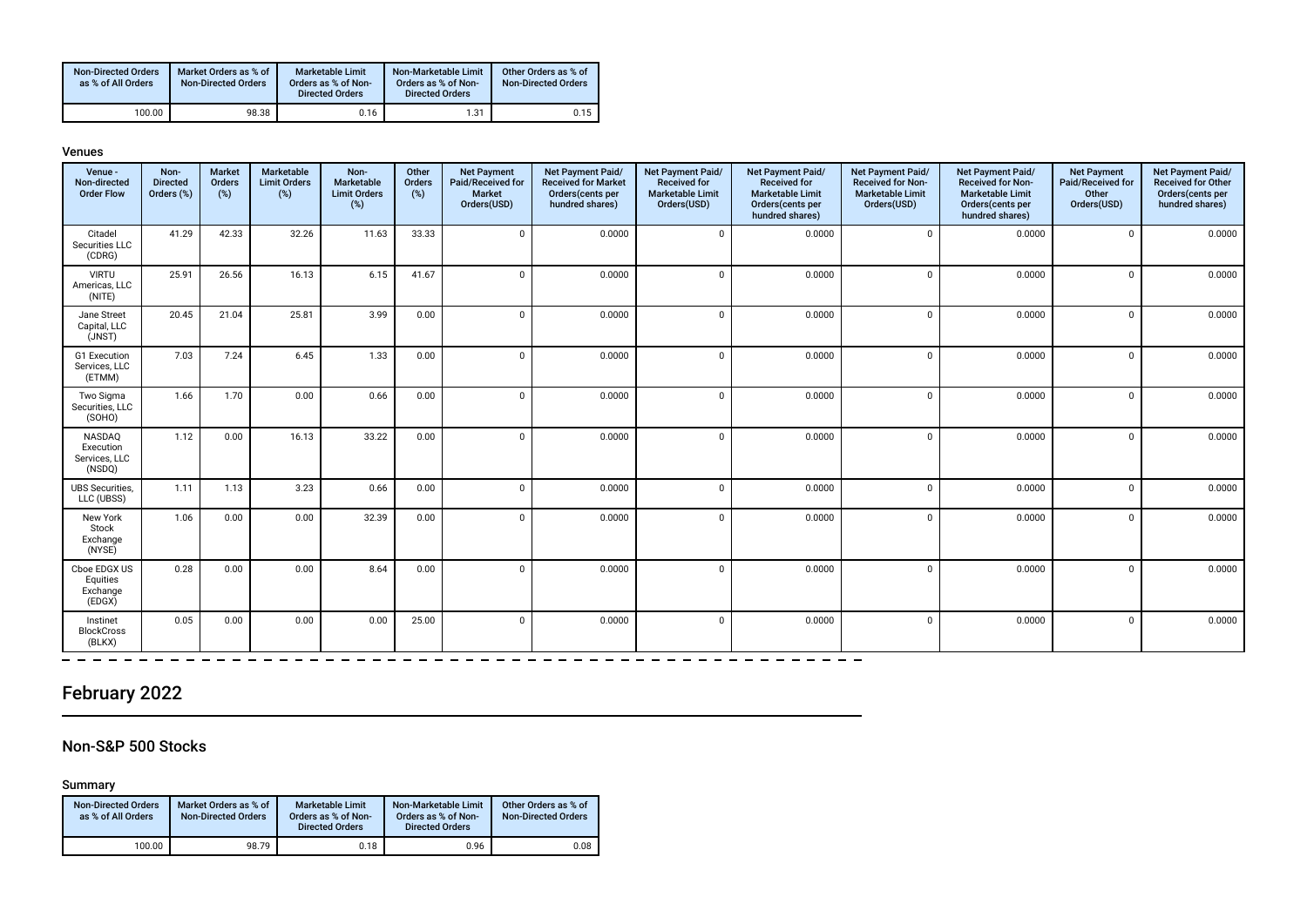#### Venues

| Venue -<br>Non-directed<br><b>Order Flow</b>   | Non-<br><b>Directed</b><br>Orders (%) | <b>Market</b><br>Orders<br>(%) | Marketable<br><b>Limit Orders</b><br>(%) | Non-<br>Marketable<br><b>Limit Orders</b><br>(%) | Other<br>Orders<br>(%) | <b>Net Payment</b><br>Paid/Received for<br><b>Market</b><br>Orders(USD) | Net Payment Paid/<br><b>Received for Market</b><br>Orders(cents per<br>hundred shares) | Net Payment Paid/<br><b>Received for</b><br><b>Marketable Limit</b><br>Orders(USD) | Net Payment Paid/<br><b>Received for</b><br><b>Marketable Limit</b><br>Orders(cents per<br>hundred shares) | Net Payment Paid/<br><b>Received for Non-</b><br><b>Marketable Limit</b><br>Orders(USD) | Net Payment Paid/<br><b>Received for Non-</b><br><b>Marketable Limit</b><br>Orders(cents per<br>hundred shares) | <b>Net Payment</b><br>Paid/Received for<br>Other<br>Orders(USD) | Net Payment Paid/<br><b>Received for Other</b><br>Orders(cents per<br>hundred shares) |
|------------------------------------------------|---------------------------------------|--------------------------------|------------------------------------------|--------------------------------------------------|------------------------|-------------------------------------------------------------------------|----------------------------------------------------------------------------------------|------------------------------------------------------------------------------------|------------------------------------------------------------------------------------------------------------|-----------------------------------------------------------------------------------------|-----------------------------------------------------------------------------------------------------------------|-----------------------------------------------------------------|---------------------------------------------------------------------------------------|
| Citadel<br>Securities LLC<br>(CDRG)            | 40.96                                 | 41.79                          | 27.27                                    | 7.87                                             | 7.87                   | $\Omega$                                                                | 0.0000                                                                                 | $\mathbf 0$                                                                        | 0.0000                                                                                                     | $\mathbf 0$                                                                             | 0.0000                                                                                                          | $\mathbf 0$                                                     | 0.0000                                                                                |
| <b>VIRTU</b><br>Americas, LLC<br>(NITE)        | 25.82                                 | 26.31                          | 32.73                                    | 4.10                                             | 12.36                  | $\Omega$                                                                | 0.0000                                                                                 | $\Omega$                                                                           | 0.0000                                                                                                     | $\Omega$                                                                                | 0.0000                                                                                                          | $\Omega$                                                        | 0.0000                                                                                |
| Jane Street<br>Capital, LLC<br>(JNST)          | 21.38                                 | 21.86                          | 16.36                                    | 2.46                                             | 0.00                   | $\Omega$                                                                | 0.0000                                                                                 | $\Omega$                                                                           | 0.0000                                                                                                     | $\Omega$                                                                                | 0.0000                                                                                                          | $\Omega$                                                        | 0.0000                                                                                |
| G1 Execution<br>Services, LLC<br>(ETMM)        | 7.17                                  | 7.31                           | 10.91                                    | 1.15                                             | 0.00                   | $\Omega$                                                                | 0.0000                                                                                 | $\Omega$                                                                           | 0.0000                                                                                                     | $\Omega$                                                                                | 0.0000                                                                                                          | $\Omega$                                                        | 0.0000                                                                                |
| Two Sigma<br>Securities, LLC<br>(SOHO)         | 1.51                                  | 1.54                           | 1.82                                     | 0.49                                             | 0.00                   | $\Omega$                                                                | 0.0000                                                                                 | $\Omega$                                                                           | 0.0000                                                                                                     | $\Omega$                                                                                | 0.0000                                                                                                          | $\mathbf 0$                                                     | 0.0000                                                                                |
| <b>UBS</b> Securities,<br>LLC (UBSS)           | 1.18                                  | 1.19                           | 1.82                                     | 0.00                                             | 4.49                   | $\Omega$                                                                | 0.0000                                                                                 | $\Omega$                                                                           | 0.0000                                                                                                     | $\Omega$                                                                                | 0.0000                                                                                                          | $\mathbf 0$                                                     | 0.0000                                                                                |
| NASDAQ<br>Execution<br>Services, LLC<br>(NSDQ) | 0.74                                  | 0.00                           | 5.45                                     | 35.41                                            | 0.00                   | $\Omega$                                                                | 0.0000                                                                                 | $\Omega$                                                                           | 0.0000                                                                                                     | $\Omega$                                                                                | 0.0000                                                                                                          | $\Omega$                                                        | 0.0000                                                                                |
| Cboe EDGX US<br>Equities<br>Exchange<br>(EDGX) | 0.43                                  | 0.00                           | 0.00                                     | 20.82                                            | 0.00                   | $\Omega$                                                                | 0.0000                                                                                 | $\Omega$                                                                           | 0.0000                                                                                                     | $\Omega$                                                                                | 0.0000                                                                                                          | $\Omega$                                                        | 0.0000                                                                                |
| New York<br>Stock<br>Exchange<br>(NYSE)        | 0.36                                  | 0.00                           | 3.64                                     | 17.05                                            | 0.00                   | $\Omega$                                                                | 0.0000                                                                                 | $\Omega$                                                                           | 0.0000                                                                                                     | $\Omega$                                                                                | 0.0000                                                                                                          | $\Omega$                                                        | 0.0000                                                                                |
| Instinet<br><b>BlockCross</b><br>(BLKX)        | 0.23                                  | 0.00                           | 0.00                                     | 0.00                                             | 75.28                  | $\Omega$                                                                | 0.0000                                                                                 | $\Omega$                                                                           | 0.0000                                                                                                     | $\Omega$                                                                                | 0.0000                                                                                                          | $\Omega$                                                        | 0.0000                                                                                |

## February 2022

### **Options**

### Summary

| <b>Non-Directed Orders</b><br>as % of All Orders | Market Orders as % of<br><b>Non-Directed Orders</b> | <b>Marketable Limit</b><br>Orders as % of Non-<br><b>Directed Orders</b> | Non-Marketable Limit<br>Orders as % of Non-<br><b>Directed Orders</b> | Other Orders as % of<br><b>Non-Directed Orders</b> |
|--------------------------------------------------|-----------------------------------------------------|--------------------------------------------------------------------------|-----------------------------------------------------------------------|----------------------------------------------------|
| 100.00                                           | 76.71                                               | 1.37                                                                     | 18.26                                                                 | 3.65                                               |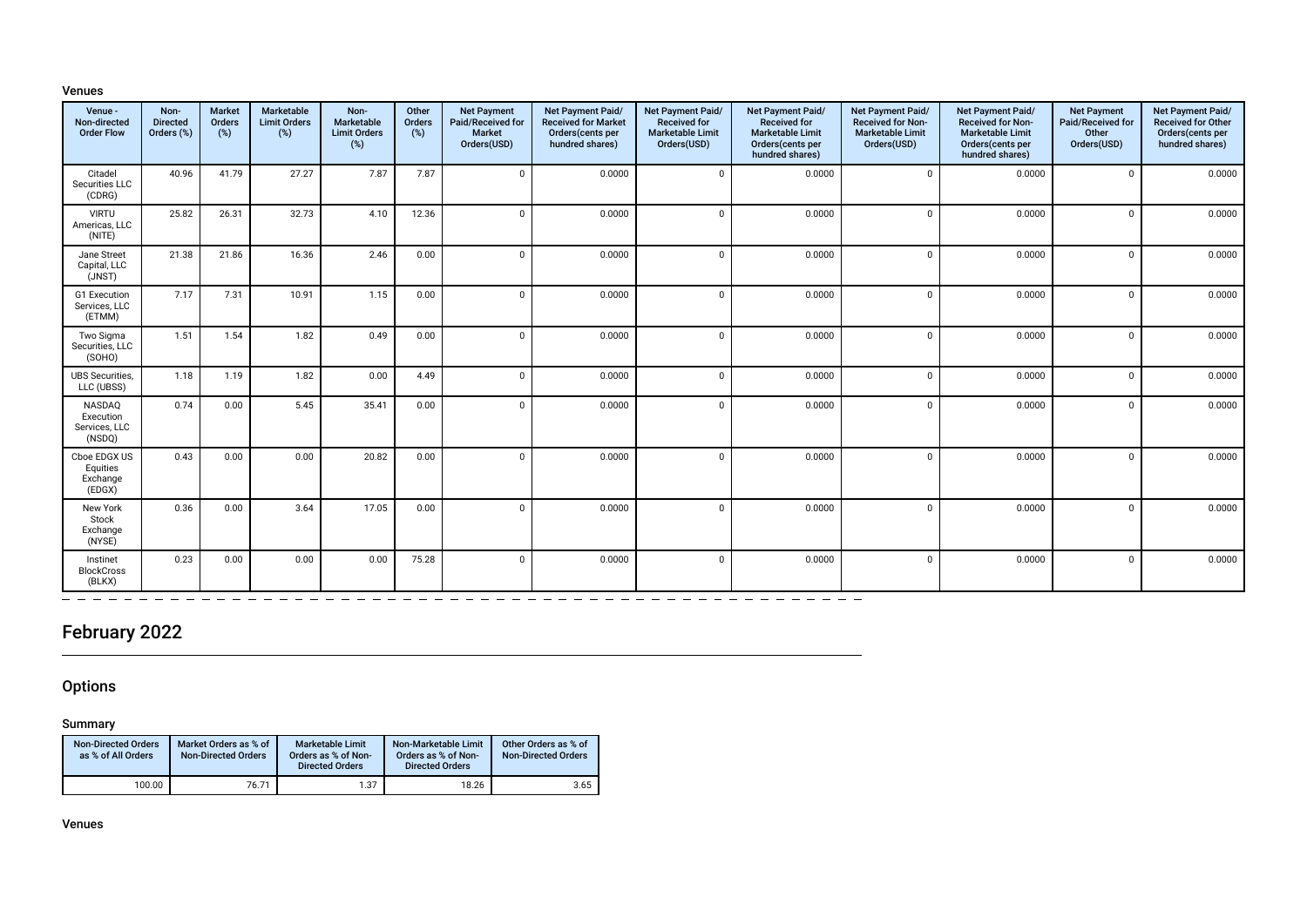| Venue -<br>Non-directed<br><b>Order Flow</b>     | Non-<br><b>Directed</b><br>Orders (%) | Market<br><b>Orders</b><br>(%) | Marketable<br><b>Limit Orders</b><br>(%) | Non-<br><b>Marketable</b><br><b>Limit Orders</b><br>(%) | Other<br><b>Orders</b><br>(%) | <b>Net Payment</b><br>Paid/Received for<br><b>Market</b><br>Orders(USD) | Net Payment Paid/<br><b>Received for Market</b><br>Orders (cents per<br>hundred shares) | Net Payment Paid/<br><b>Received for</b><br><b>Marketable Limit</b><br>Orders(USD) | Net Payment Paid/<br><b>Received for</b><br><b>Marketable Limit</b><br>Orders (cents per<br>hundred shares) | Net Payment Paid/<br><b>Received for Non-</b><br><b>Marketable Limit</b><br>Orders(USD) | Net Payment Paid/<br><b>Received for Non-</b><br><b>Marketable Limit</b><br>Orders (cents per<br>hundred shares) | <b>Net Payment</b><br>Paid/Received<br>for Other<br>Orders(USD) | Net Payment Paid/<br><b>Received for Other</b><br>Orders(cents per<br>hundred shares) |
|--------------------------------------------------|---------------------------------------|--------------------------------|------------------------------------------|---------------------------------------------------------|-------------------------------|-------------------------------------------------------------------------|-----------------------------------------------------------------------------------------|------------------------------------------------------------------------------------|-------------------------------------------------------------------------------------------------------------|-----------------------------------------------------------------------------------------|------------------------------------------------------------------------------------------------------------------|-----------------------------------------------------------------|---------------------------------------------------------------------------------------|
| <b>Citadel Securities</b><br>LLC (CDRG)          | 50.40                                 | 52.98                          | 33.33                                    | 43.84                                                   | 62.50                         |                                                                         | 0.0000                                                                                  |                                                                                    | 0.0000                                                                                                      |                                                                                         | 0.0000                                                                                                           |                                                                 | 0.0000                                                                                |
| Susquehanna<br>Capital Group<br>(SUSQ)           | 28.57                                 | 32.14                          | 33.33                                    | 19.18                                                   | 37.50                         |                                                                         | 0.0000                                                                                  |                                                                                    | 0.0000                                                                                                      |                                                                                         | 0.0000                                                                                                           |                                                                 | 0.0000                                                                                |
| Dash Financial<br>Technologies<br>LLC (DASH)     | 10.71                                 | 10.12                          | 0.00                                     | 13.70                                                   | 0.00                          |                                                                         | 0.0000                                                                                  |                                                                                    | 0.0000                                                                                                      |                                                                                         | 0.0000                                                                                                           |                                                                 | 0.0000                                                                                |
| Wolverine<br>Execution<br>Services LLC<br>(WEXX) | 6.35                                  | 1.79                           | 0.00                                     | 17.81                                                   | 0.00                          |                                                                         | 0.0000                                                                                  |                                                                                    | 0.0000                                                                                                      | $\Omega$                                                                                | 0.0000                                                                                                           |                                                                 | 0.0000                                                                                |
| Morgan Stanley<br>& Company LLC<br>(MSCO)        | 3.97                                  | 2.98                           | 33.33                                    | 5.48                                                    | 0.00                          |                                                                         | 0.0000                                                                                  |                                                                                    | 0.0000                                                                                                      |                                                                                         | 0.0000                                                                                                           |                                                                 | 0.0000                                                                                |

# March 2022

### S&P 500 Stocks

### Summary

| <b>Non-Directed Orders</b><br>as % of All Orders | Market Orders as % of<br><b>Non-Directed Orders</b> | Marketable Limit<br>Orders as % of Non-<br><b>Directed Orders</b> | Non-Marketable Limit<br>Orders as % of Non-<br><b>Directed Orders</b> | Other Orders as % of<br><b>Non-Directed Orders</b> |
|--------------------------------------------------|-----------------------------------------------------|-------------------------------------------------------------------|-----------------------------------------------------------------------|----------------------------------------------------|
| 100.00                                           | 98.43                                               | 0.11                                                              | 1.26                                                                  | 0.20                                               |

| Venue -<br>Non-directed<br><b>Order Flow</b>          | Non-<br><b>Directed</b><br>Orders (%) | <b>Market</b><br>Orders<br>(%) | Marketable<br><b>Limit Orders</b><br>$(\%)$ | Non-<br><b>Marketable</b><br><b>Limit Orders</b><br>(%) | Other<br>Orders<br>(%) | <b>Net Payment</b><br>Paid/Received for<br><b>Market</b><br>Orders(USD) | Net Payment Paid/<br><b>Received for Market</b><br>Orders(cents per<br>hundred shares) | Net Payment Paid/<br><b>Received for</b><br><b>Marketable Limit</b><br>Orders(USD) | Net Payment Paid/<br><b>Received for</b><br><b>Marketable Limit</b><br>Orders(cents per<br>hundred shares) | Net Payment Paid/<br><b>Received for Non-</b><br><b>Marketable Limit</b><br>Orders(USD) | Net Payment Paid/<br><b>Received for Non-</b><br><b>Marketable Limit</b><br>Orders (cents per<br>hundred shares) | <b>Net Payment</b><br>Paid/Received for<br>Other<br>Orders(USD) | Net Payment Paid/<br><b>Received for Other</b><br>Orders(cents per<br>hundred shares) |
|-------------------------------------------------------|---------------------------------------|--------------------------------|---------------------------------------------|---------------------------------------------------------|------------------------|-------------------------------------------------------------------------|----------------------------------------------------------------------------------------|------------------------------------------------------------------------------------|------------------------------------------------------------------------------------------------------------|-----------------------------------------------------------------------------------------|------------------------------------------------------------------------------------------------------------------|-----------------------------------------------------------------|---------------------------------------------------------------------------------------|
| Citadel<br>Securities LLC<br>(CDRG)                   | 38.01                                 | 39.33                          | 40.00                                       | 10.86                                                   | 25.00                  |                                                                         | 0.0000                                                                                 |                                                                                    | 0.0000                                                                                                     |                                                                                         | 0.0000                                                                                                           |                                                                 | 0.0000                                                                                |
| Jane Street<br>Capital, LLC<br>(JNST)                 | 23.02                                 | 24.06                          | 20.00                                       | 2.28                                                    | 0.00                   |                                                                         | 0.0000                                                                                 |                                                                                    | 0.0000                                                                                                     |                                                                                         | 0.0000                                                                                                           |                                                                 | 0.0000                                                                                |
| <b>VIRTU</b><br>Americas, LLC<br>(NITE)               | 21.00                                 | 21.82                          | 16.00                                       | 2.69                                                    | 42.31                  |                                                                         | 0.0000                                                                                 |                                                                                    | 0.0000                                                                                                     |                                                                                         | 0.0000                                                                                                           |                                                                 | 0.0000                                                                                |
| G1 Execution<br>Services, LLC<br>(ETMM)               | 11.98                                 | 12.50                          | 8.00                                        | 1.24                                                    | 9.62                   |                                                                         | 0.0000                                                                                 |                                                                                    | 0.0000                                                                                                     |                                                                                         | 0.0000                                                                                                           |                                                                 | 0.0000                                                                                |
| <b>NASDAO</b><br>Execution<br>Services, LLC<br>(NSDQ) | 1.86                                  | 0.00                           | 0.00                                        | 41.16                                                   | 0.00                   |                                                                         | 0.0000                                                                                 |                                                                                    | 0.0000                                                                                                     |                                                                                         | 0.0000                                                                                                           |                                                                 | 0.0000                                                                                |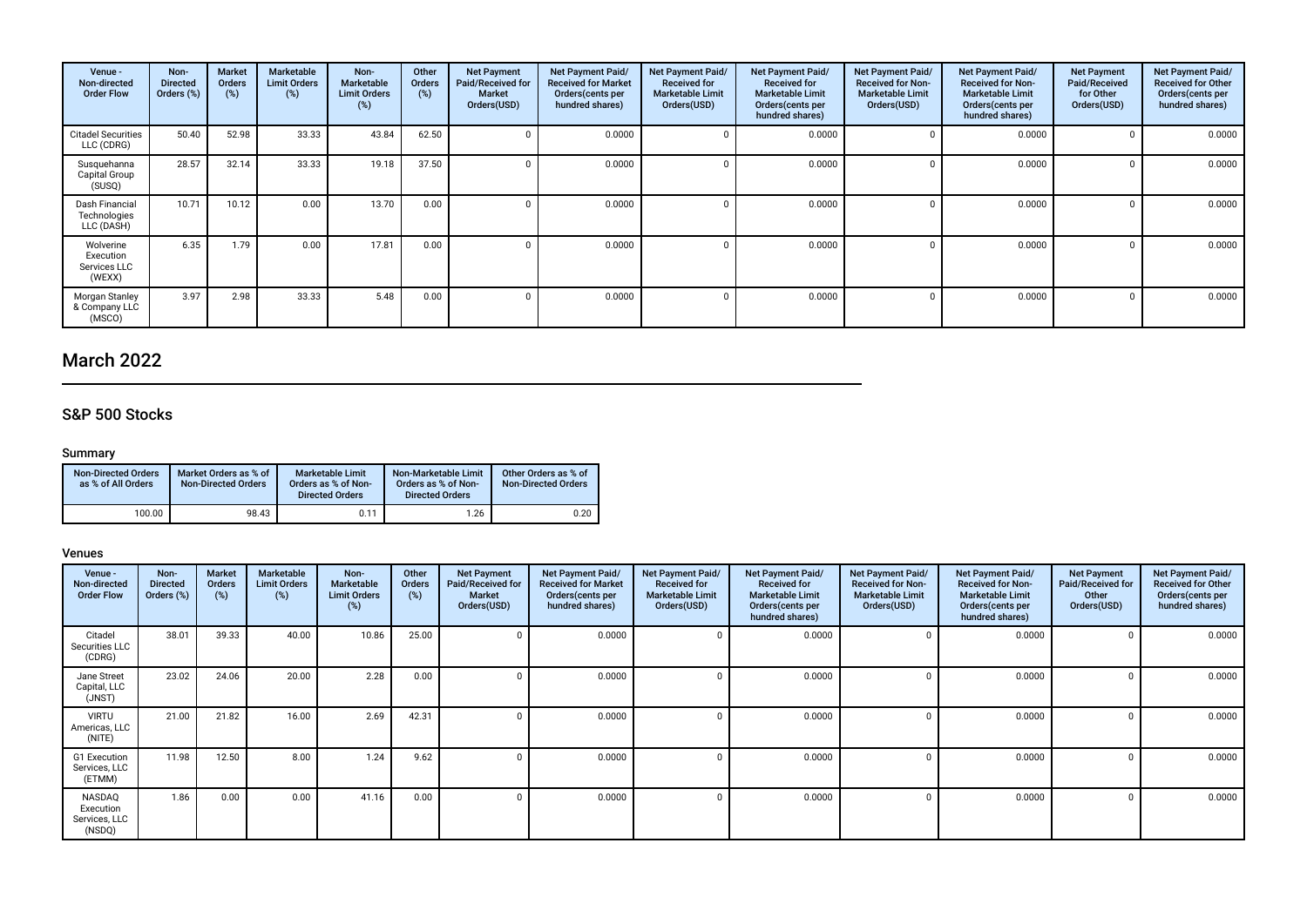| Venue -<br>Non-directed<br><b>Order Flow</b>   | Non-<br><b>Directed</b><br>Orders (%) | <b>Market</b><br>Orders<br>(%) | Marketable<br><b>Limit Orders</b><br>(%) | Non-<br>Marketable<br><b>Limit Orders</b><br>(%) | Other<br>Orders<br>(%) | <b>Net Payment</b><br>Paid/Received for<br><b>Market</b><br>Orders(USD) | Net Payment Paid/<br><b>Received for Market</b><br>Orders(cents per<br>hundred shares) | Net Payment Paid/<br><b>Received for</b><br><b>Marketable Limit</b><br>Orders(USD) | Net Payment Paid/<br><b>Received for</b><br><b>Marketable Limit</b><br>Orders(cents per<br>hundred shares) | Net Payment Paid/<br><b>Received for Non-</b><br><b>Marketable Limit</b><br>Orders(USD) | Net Payment Paid/<br><b>Received for Non-</b><br><b>Marketable Limit</b><br>Orders (cents per<br>hundred shares) | <b>Net Payment</b><br>Paid/Received for<br>Other<br>Orders(USD) | Net Payment Paid/<br><b>Received for Other</b><br>Orders(cents per<br>hundred shares) |
|------------------------------------------------|---------------------------------------|--------------------------------|------------------------------------------|--------------------------------------------------|------------------------|-------------------------------------------------------------------------|----------------------------------------------------------------------------------------|------------------------------------------------------------------------------------|------------------------------------------------------------------------------------------------------------|-----------------------------------------------------------------------------------------|------------------------------------------------------------------------------------------------------------------|-----------------------------------------------------------------|---------------------------------------------------------------------------------------|
| Two Sigma<br>Securities, LLC<br>(SOHO)         | 1.53                                  | 1.60                           | 0.00                                     | 0.21                                             | 0.00                   |                                                                         | 0.0000                                                                                 |                                                                                    | 0.0000                                                                                                     |                                                                                         | 0.0000                                                                                                           |                                                                 | 0.0000                                                                                |
| New York<br>Stock<br>Exchange<br>(NYSE)        | 1.43                                  | 0.00                           | 16.00                                    | 31.33                                            | 0.00                   |                                                                         | 0.0000                                                                                 |                                                                                    | 0.0000                                                                                                     |                                                                                         | 0.0000                                                                                                           |                                                                 | 0.0000                                                                                |
| <b>UBS</b><br>Securities, LLC<br>(UBSS)        | 0.67                                  | 0.69                           | 0.00                                     | 0.31                                             | 1.92                   |                                                                         | 0.0000                                                                                 |                                                                                    | 0.0000                                                                                                     |                                                                                         | 0.0000                                                                                                           |                                                                 | 0.0000                                                                                |
| Cboe EDGX US<br>Equities<br>Exchange<br>(EDGX) | 0.31                                  | 0.00                           | 0.00                                     | 6.83                                             | 0.00                   |                                                                         | 0.0000                                                                                 |                                                                                    | 0.0000                                                                                                     |                                                                                         | 0.0000                                                                                                           |                                                                 | 0.0000                                                                                |
| Members<br>Exchange<br>(MEMX)                  | 0.14                                  | 0.00                           | 0.00                                     | 3.10                                             | 0.00                   |                                                                         | 0.0000                                                                                 |                                                                                    | 0.0000                                                                                                     |                                                                                         | 0.0000                                                                                                           |                                                                 | 0.0000                                                                                |

----------------------------------

## March 2022

### Non-S&P 500 Stocks

----------------

### Summary

| <b>Non-Directed Orders</b><br>as % of All Orders | Market Orders as % of<br><b>Non-Directed Orders</b> | Marketable Limit<br>Orders as % of Non-<br><b>Directed Orders</b> | Non-Marketable Limit<br>Orders as % of Non-<br><b>Directed Orders</b> | Other Orders as % of<br><b>Non-Directed Orders</b> |
|--------------------------------------------------|-----------------------------------------------------|-------------------------------------------------------------------|-----------------------------------------------------------------------|----------------------------------------------------|
| 100.00                                           | 98.43                                               | 0.23                                                              | 1.24                                                                  | 0.10                                               |

 $= \equiv$ 

| Venue -<br>Non-directed<br><b>Order Flow</b> | Non-<br><b>Directed</b><br>Orders (%) | <b>Market</b><br>Orders<br>$(\%)$ | Marketable<br><b>Limit Orders</b><br>(%) | Non-<br>Marketable<br><b>Limit Orders</b><br>(%) | Other<br>Orders<br>(%) | <b>Net Payment</b><br>Paid/Received for<br><b>Market</b><br>Orders(USD) | Net Payment Paid/<br><b>Received for Market</b><br>Orders(cents per<br>hundred shares) | Net Payment Paid/<br><b>Received for</b><br><b>Marketable Limit</b><br>Orders(USD) | Net Payment Paid/<br><b>Received for</b><br><b>Marketable Limit</b><br>Orders (cents per<br>hundred shares) | Net Payment Paid/<br><b>Received for Non-</b><br><b>Marketable Limit</b><br>Orders(USD) | Net Payment Paid/<br><b>Received for Non-</b><br><b>Marketable Limit</b><br>Orders (cents per<br>hundred shares) | <b>Net Payment</b><br>Paid/Received for<br>Other<br>Orders(USD) | Net Payment Paid/<br><b>Received for Other</b><br>Orders(cents per<br>hundred shares) |
|----------------------------------------------|---------------------------------------|-----------------------------------|------------------------------------------|--------------------------------------------------|------------------------|-------------------------------------------------------------------------|----------------------------------------------------------------------------------------|------------------------------------------------------------------------------------|-------------------------------------------------------------------------------------------------------------|-----------------------------------------------------------------------------------------|------------------------------------------------------------------------------------------------------------------|-----------------------------------------------------------------|---------------------------------------------------------------------------------------|
| Citadel<br>Securities LLC<br>(CDRG)          | 38.54                                 | 39.55                             | 31.51                                    | 8.97                                             | 14.16                  |                                                                         | 0.0000                                                                                 |                                                                                    | 0.0000                                                                                                      |                                                                                         | 0.0000                                                                                                           | 0                                                               | 0.0000                                                                                |
| Jane Street<br>Capital, LLC<br>(JNST)        | 22.59                                 | 23.30                             | 21.92                                    | 2.33                                             | 0.00                   |                                                                         | 0.0000                                                                                 |                                                                                    | 0.0000                                                                                                      | $\Omega$                                                                                | 0.0000                                                                                                           | 0                                                               | 0.0000                                                                                |
| <b>VIRTU</b><br>Americas, LLC<br>(NITE)      | 21.85                                 | 22.48                             | 24.66                                    | 2.55                                             | 10.62                  |                                                                         | 0.0000                                                                                 |                                                                                    | 0.0000                                                                                                      | $\Omega$                                                                                | 0.0000                                                                                                           | $\Omega$                                                        | 0.0000                                                                                |
| G1 Execution<br>Services, LLC<br>(ETMM)      | 12.21                                 | 12.59                             | 15.07                                    | 1.00                                             | 0.88                   |                                                                         | 0.0000                                                                                 |                                                                                    | 0.0000                                                                                                      | $\Omega$                                                                                | 0.0000                                                                                                           | $\Omega$                                                        | 0.0000                                                                                |
| Two Sigma<br>Securities, LLC<br>(SOHO)       | 1.46                                  | 1.50                              | 1.37                                     | 0.22                                             | 0.00                   |                                                                         | 0.0000                                                                                 |                                                                                    | 0.0000                                                                                                      | $\Omega$                                                                                | 0.0000                                                                                                           | $\mathbf{0}$                                                    | 0.0000                                                                                |